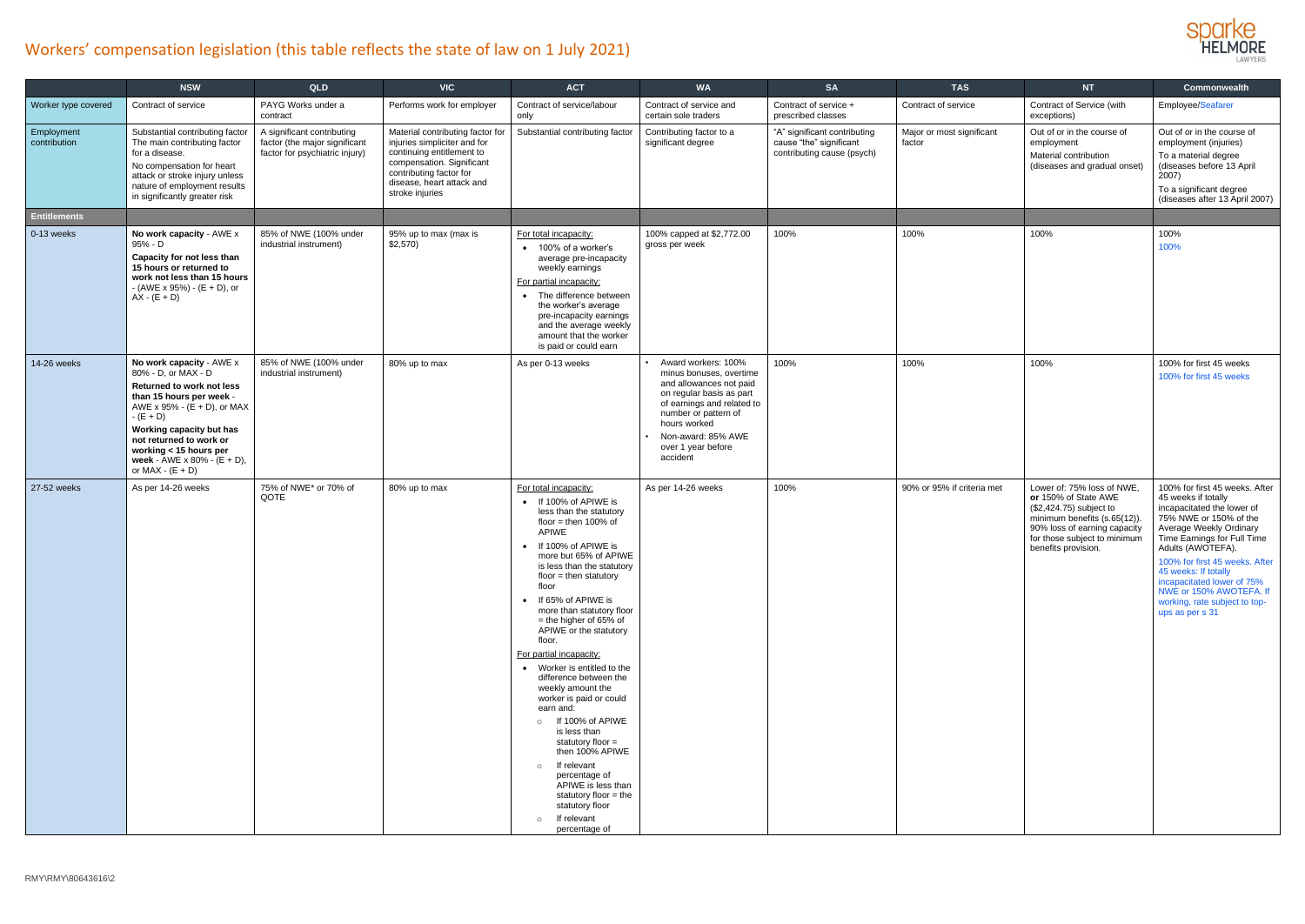

|                | <b>NSW</b>                                                                                                                                                                                                                                                                                                                                                                                                                                                                              | QLD                                                                   | <b>VIC</b>                                                                                                                                                  | <b>ACT</b>                                                                                                                                                                                                                                                                                                                                                                                                                                                                                                                                                                                                                                                                                                                                                                                                                       | <b>WA</b>          | <b>SA</b>                                                 | <b>TAS</b>                                                                                           | <b>NT</b>                                                                                           | Commonwealth                                                                                                                               |
|----------------|-----------------------------------------------------------------------------------------------------------------------------------------------------------------------------------------------------------------------------------------------------------------------------------------------------------------------------------------------------------------------------------------------------------------------------------------------------------------------------------------|-----------------------------------------------------------------------|-------------------------------------------------------------------------------------------------------------------------------------------------------------|----------------------------------------------------------------------------------------------------------------------------------------------------------------------------------------------------------------------------------------------------------------------------------------------------------------------------------------------------------------------------------------------------------------------------------------------------------------------------------------------------------------------------------------------------------------------------------------------------------------------------------------------------------------------------------------------------------------------------------------------------------------------------------------------------------------------------------|--------------------|-----------------------------------------------------------|------------------------------------------------------------------------------------------------------|-----------------------------------------------------------------------------------------------------|--------------------------------------------------------------------------------------------------------------------------------------------|
|                |                                                                                                                                                                                                                                                                                                                                                                                                                                                                                         |                                                                       |                                                                                                                                                             | APIWE is more<br>than statutory<br>$ceiling = then$<br>statutory ceiling<br>In any other case =<br>$\circ$<br>then the relevant<br>percentage of<br>APIWE<br>Note: Statutory floor and<br>statutory ceiling are indexed<br>figures based on the ABS<br>seasonally adjusted average<br>weekly earnings for 'All males<br>- Total earnings' for the ACT.<br>• Relevant percentage is<br>calculated as follows:<br>If worker not<br>$\circ$<br>working or works<br>up to 25% of APIW<br>hours = $65%$<br>If worker works<br>$\circ$<br>between 25% and<br>50% APIW hours =<br>75%<br>If worker works<br>$\circ$<br>between 50% and<br>75% of APIW hours<br>$= 85%$<br>If worker works<br>$\circ$<br>between 75% and<br>85% of APIW hours<br>$= 95%$<br>o If worker works<br>$\circ$<br>between 85% and<br>full APIW hours =<br>100% |                    |                                                           |                                                                                                      |                                                                                                     |                                                                                                                                            |
| 53-104 weeks   | As per 14-26 weeks                                                                                                                                                                                                                                                                                                                                                                                                                                                                      | As per 27-52 weeks                                                    | 80% up to max                                                                                                                                               | As per 27-52 weeks                                                                                                                                                                                                                                                                                                                                                                                                                                                                                                                                                                                                                                                                                                                                                                                                               | As per 14-26 weeks | 80%                                                       | 80% after 78 weeks or 85% if<br>criteria met                                                         | As per 27-52 weeks                                                                                  | As after 45 weeks<br>As after 45 weeks                                                                                                     |
| $104 +$ weeks  | As per 14-26 weeks                                                                                                                                                                                                                                                                                                                                                                                                                                                                      | Single pension rate (workers<br>>15% or 70% of QOTE) or<br>75% of NWE | 80% up to max                                                                                                                                               | As per 27-52 weeks                                                                                                                                                                                                                                                                                                                                                                                                                                                                                                                                                                                                                                                                                                                                                                                                               | As per 14-26 weeks | Nil unless seriously injured<br>worker and then 80%       | 80% or 85% if criteria met                                                                           | (NWE minus most profitable<br>employment) x 75% or as<br>calculated in 27-52 weeks                  | As after 45 weeks<br>As after 45 weeks                                                                                                     |
| 130+weeks      | No work capacity: AWE x<br>80% - D or MAX - D<br>If working for not less than<br>15 hours per week and WPI<br>of up to 21% or 21%-30%<br>AWE x 80% - $(E + D)$ , or MAX<br>$-(E + D)$<br>If not working but has<br>capacity or returned to<br>work for < 15 hours and<br>21%-30% WPI<br>AWE x 80% - D, or MAX - D<br>Workers with > 30% WPI:<br>AWE x 80% - D, or MAX - D<br>but not less than \$808 as<br>indexed.<br>Weekly benefits cease after<br>260 weeks unless WPI<br>$>20\%$ . | After two years entitled to<br>redeem weekly payments                 | 80% up to max. No current<br>work capacity or limited<br>capacity greater than 15<br>hours and earning at least<br>\$220 per week on an<br>indefinite basis | As per 27-52 weeks                                                                                                                                                                                                                                                                                                                                                                                                                                                                                                                                                                                                                                                                                                                                                                                                               | As per 14-26 weeks | No unless a seriously injured<br>worker 30% WPI threshold | 9 years plus at 80% or 85% if<br>criteria met, but must satisfy<br>permanent impairment<br>threshold | As per 104+ weeks up to 260<br>weeks<br>If at or above 15% WPI,<br>ongoing payments are<br>provided | As after 45 weeks<br>Redemption eligibility ceiling<br>$-$ \$123.77<br>As after 45 weeks<br>Redemption eligibility ceiling<br>$-$ \$123.77 |
| Journey claims | Yes with restrictions-"real and   Yes<br>substantial connection to<br>employment"                                                                                                                                                                                                                                                                                                                                                                                                       |                                                                       | No                                                                                                                                                          | Yes                                                                                                                                                                                                                                                                                                                                                                                                                                                                                                                                                                                                                                                                                                                                                                                                                              | No                 | Yes - very limited                                        | $No+$                                                                                                | Yes with restrictions                                                                               | No<br>Yes                                                                                                                                  |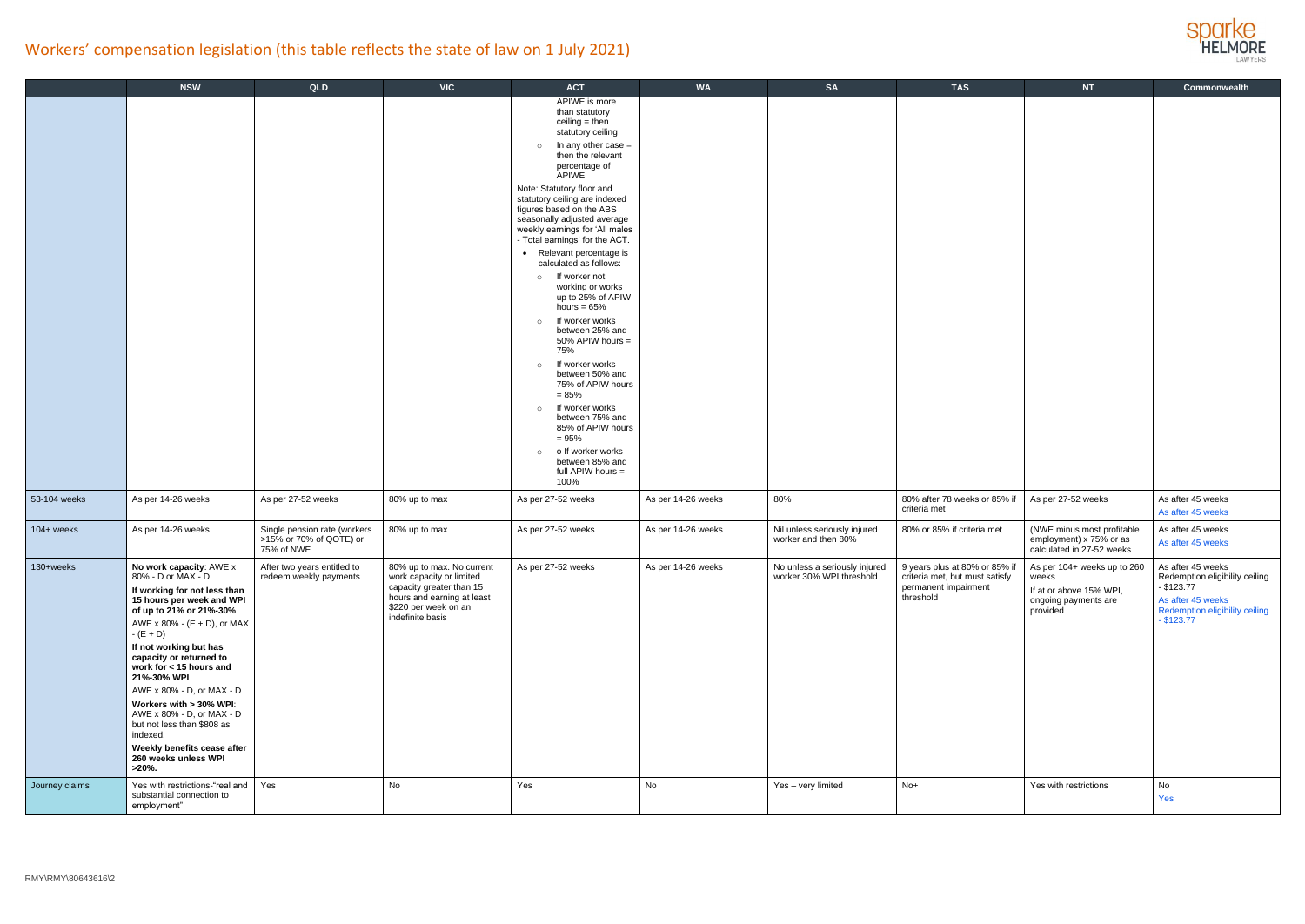

|                              | <b>NSW</b>                                                                                                                                                                                                                                                                                                                                                                                                                                                                                                                                                                                                                                                                                       | QLD                                                                                                                            | <b>VIC</b>                                                                                                                                                                                                                                                                                                  | <b>ACT</b>                                                                                                                                                                                                                 | <b>WA</b>                                                                                                                                                                                                   | <b>SA</b>                                                                                          | <b>TAS</b>                                                                                                                           | <b>NT</b>                                                                                                                                                                                                                                                                      | <b>Commonwealth</b>                                                                                                                                                                                                                                                                                                                                                           |
|------------------------------|--------------------------------------------------------------------------------------------------------------------------------------------------------------------------------------------------------------------------------------------------------------------------------------------------------------------------------------------------------------------------------------------------------------------------------------------------------------------------------------------------------------------------------------------------------------------------------------------------------------------------------------------------------------------------------------------------|--------------------------------------------------------------------------------------------------------------------------------|-------------------------------------------------------------------------------------------------------------------------------------------------------------------------------------------------------------------------------------------------------------------------------------------------------------|----------------------------------------------------------------------------------------------------------------------------------------------------------------------------------------------------------------------------|-------------------------------------------------------------------------------------------------------------------------------------------------------------------------------------------------------------|----------------------------------------------------------------------------------------------------|--------------------------------------------------------------------------------------------------------------------------------------|--------------------------------------------------------------------------------------------------------------------------------------------------------------------------------------------------------------------------------------------------------------------------------|-------------------------------------------------------------------------------------------------------------------------------------------------------------------------------------------------------------------------------------------------------------------------------------------------------------------------------------------------------------------------------|
| Common law                   | Yes - past and future<br>economic loss of earnings<br>Threshold 15% WPI or more<br>Cap - Statutory cap on<br>damages for economic loss<br>(maximum net weekly loss -<br>\$2,128.50 indexed biannually<br>s 151l)                                                                                                                                                                                                                                                                                                                                                                                                                                                                                 | Yes - No threshold except<br>claims from 15 Oct 2013 to<br>30 Jan 2015 > 5% DPI<br>Cap - P&S \$355,400 - Eco 3<br>x QOTE/ week | Yes - Pain and suffering<br>damages and economic loss<br>Threshold >30% WPI or<br>narrative test<br>Cap - P&S \$644,640 (WIRC<br>Act)<br>- Eco \$1,480,660 (WIRC Act)                                                                                                                                       | Yes - unlimited damages and<br>no thresholds                                                                                                                                                                               | Yes if WPI at least 15%<br>Damages capped where:<br>WPI is less than 25% (Cap is<br>\$502,279.00 inclusive of Act<br>entitlements paid)<br>There is no cap if WPI is<br>equal to or greater than 25%<br>WPI | Yes 30% WPI Threshold                                                                              | Yes - economic and non-<br>economic loss Threshold<br>>20% WPI Cap - none                                                            | No                                                                                                                                                                                                                                                                             | Yes<br>Employee - non- economic<br>loss cap \$110,000<br>Dependant - no cap<br>Yes<br>Seafarer - non-economic<br>loss cap \$138,570.52<br>Dependant - no cap                                                                                                                                                                                                                  |
| Recess claims                | Yes                                                                                                                                                                                                                                                                                                                                                                                                                                                                                                                                                                                                                                                                                              | Yes                                                                                                                            | Yes+                                                                                                                                                                                                                                                                                                        | Yes                                                                                                                                                                                                                        | No                                                                                                                                                                                                          | Yes+                                                                                               | Yes                                                                                                                                  | Yes                                                                                                                                                                                                                                                                            | Yes<br>Yes                                                                                                                                                                                                                                                                                                                                                                    |
| Long or short tail<br>claims | Short tail claims for workers<br>less than 21% WPI<br>Long tail for workers with<br>21% WPI or greater                                                                                                                                                                                                                                                                                                                                                                                                                                                                                                                                                                                           | Short tail                                                                                                                     | Long tail                                                                                                                                                                                                                                                                                                   | Long tail                                                                                                                                                                                                                  | Long tail                                                                                                                                                                                                   | Short tail                                                                                         | Long tail                                                                                                                            | Long tail                                                                                                                                                                                                                                                                      | Long tail<br>Long tail                                                                                                                                                                                                                                                                                                                                                        |
| Benefits payable             | Lump sum - injuries prior to 1<br>January 2002 - Table of<br><b>Disabilities</b><br>- no threshold - no<br>psychological impairment<br>Injuries from 1 January 2002<br>to 19 June 2012 where claim<br>made prior to 19 June 2012:<br>Physical - 1% threshold<br>Binaural loss of hearing<br>of $6%$<br>Psychological - 15% WPI<br>threshold Injuries or<br>notification of injuries or<br>claim after 19 June 2012:<br>Physical - 11% WPI<br>threshold<br>Psychological - 15% WPI<br>threshold<br>No pain and suffering<br>If claim made prior to 19<br>June 2012 - one further<br>claim permitted Weekly<br>compensation, Medical<br>and related expenses,<br>Death benefits, Return to<br>work | Lump sum if WPI >20%<br>Gratuitous care for<br>serious injuries<br>Additional lump sum for<br>latent onset                     | Weekly payments<br>Impairment benefits<br>Death/dependency<br>Medical and like                                                                                                                                                                                                                              | Weekly payments<br>Lump sum impairment<br>benefit for permanent<br>injury<br>Death/ dependency<br>Medical, hospital and<br>vocational<br>Damaged clothing<br>$\circ$<br>associated with the<br>injury<br>Home modification | Weekly payments<br>Lump sum impairment<br>benefit<br>Death/dependency<br>Medical, hospital and<br>vocational rehabilitation<br>expenses                                                                     | Statutory compensation and<br>common law (limited)                                                 | Weekly payments<br>Impairment benefits<br>Death/ dependency<br>Medical and like                                                      | Weekly payments<br>Impairment benefits<br>Death/ dependency<br>Medical and like<br>Rehabilitation<br>Household services                                                                                                                                                        | Weekly payments<br>Impairment benefits<br>Death/dependency<br>Medical and like<br><b>Weekly payments</b><br><b>Impairment benefits</b><br>Death/dependency<br><b>Medical and like</b>                                                                                                                                                                                         |
| Permanent impairment         | Injuries prior to 30 June 1987<br>- as per Table of Disabilities<br>for 1926 Act. Injuries from 30<br>June 1987 to 31 December<br>2001 - As per indexed<br>amounts in Table of<br>Disabilities for 1987 Act.<br>Injuries from 1 January 2002<br>to 31 December 2006 -<br>Maximum amount - \$200,000<br>Injuries from 1 January 2007<br>to 4 August 2015 - Maximum<br>amount - \$220,000<br>Injuries from 5 August 2015<br>to 30 June 2016- Maximum<br>amount - \$577,050<br>Injuries from 1 July 2016 to<br>30 June 2017 - Maximum<br>amount - \$584,580<br>Injuries from 1 July 2017 to<br>30 June 2018 - Maximum<br>amount - \$598,560.                                                        | >0% WPI 5% hearing loss<br>Max lump sum comp $=$<br>\$355,400 (graduated scale)                                                | 5% WPI if injured after 3<br>December 2013 +<br>Combined total of past<br>hearing loss and current<br>hearing loss must be at least<br>10% WPI.<br>30% WPI for an entitlement<br>for psychiatric injuries. The<br>maximum payment for 100%<br>impairment is \$644,640 and<br>for hearing loss is \$206,500. | No comp for less than 6%<br>hearing loss<br>Refer to schedule 1 of WC<br>Act for percentage of<br>single loss amount<br>payable                                                                                            | Percentage of prescribed<br>amount for permanent<br>impairment                                                                                                                                              | >5% WPI non-economic loss<br>- \$526.620 max economic<br>loss (>5% but 30% WPI) -<br>\$390,502 max | 5% WPI (except if loss of part<br>of toe or finger), 5% hearing<br>loss, and 10% psychiatric.<br>Maximum lump sum is<br>\$396,001.30 | 5%-14% WPI with a scale of<br>prescribed percentage of<br>maximum lumpsum<br>equivalent to 208 x AWE<br>(currently \$336,232)<br>15%-84% WPI paid at WPI<br>percentage of the maximum<br>lumpsum (208 x AWE)<br>85% WPI and overpaid at full<br>maximum lumpsum (208 x<br>AWE) | 10% WPI threshold except<br>for:<br>5% hearing loss;<br>>0% loss fingers/toes/smell/<br>taste<br>\$197,952.37 [maximum<br>permanent impairment]<br>\$74,232.18 [max non-<br>economic loss including both<br>components A and B]<br>10% WPI threshold<br>>0% loss fingers/<br>toes/smell/taste<br>\$197,952.37 [max permanent<br>impairment] \$74,232.18 [max<br>non-eco loss] |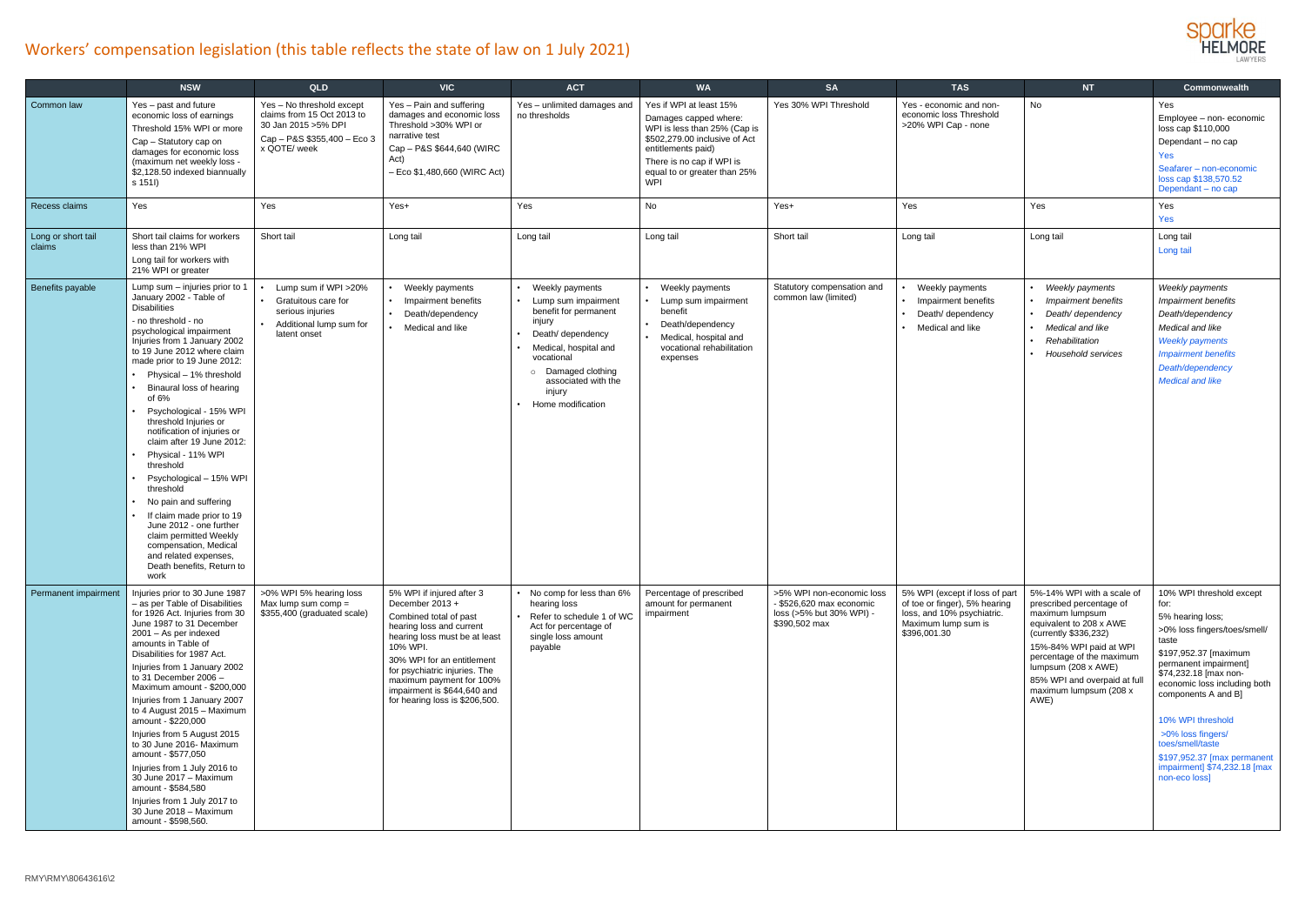

|                       | <b>NSW</b>                                                                                                                                                                                                                                                                                                                                                                                                                                                                                                                                                                                                                                                                                                                                                                                                                                                                                                                                        | <b>QLD</b>                                                                                                                                                                 | <b>VIC</b>                                                                                                                                                                              | <b>ACT</b>                                                                                                                | <b>WA</b>                                                                                                                                                                                                                       | <b>SA</b>                                                                                                                                             | <b>TAS</b>                                                                                                                                                                               | NT                                                                                                                                                                                                                                                                       | Commonwealth                                                                                                                                                          |
|-----------------------|---------------------------------------------------------------------------------------------------------------------------------------------------------------------------------------------------------------------------------------------------------------------------------------------------------------------------------------------------------------------------------------------------------------------------------------------------------------------------------------------------------------------------------------------------------------------------------------------------------------------------------------------------------------------------------------------------------------------------------------------------------------------------------------------------------------------------------------------------------------------------------------------------------------------------------------------------|----------------------------------------------------------------------------------------------------------------------------------------------------------------------------|-----------------------------------------------------------------------------------------------------------------------------------------------------------------------------------------|---------------------------------------------------------------------------------------------------------------------------|---------------------------------------------------------------------------------------------------------------------------------------------------------------------------------------------------------------------------------|-------------------------------------------------------------------------------------------------------------------------------------------------------|------------------------------------------------------------------------------------------------------------------------------------------------------------------------------------------|--------------------------------------------------------------------------------------------------------------------------------------------------------------------------------------------------------------------------------------------------------------------------|-----------------------------------------------------------------------------------------------------------------------------------------------------------------------|
|                       | Injuries from 1 July 2018 to<br>30 June 2019- Maximum<br>amount \$610,930.<br>Injuries 1 July 2019 to 30<br>June 2020-Maximum amount<br>\$619,000.<br>Injuries 1 July 2020 to 30<br>June 2021-Maximum amount<br>\$631,370.<br>Injuries 1 July 2021 to 30<br>June 2022-Maximum amount<br>\$637.270.<br>+5% for injuries to back after<br>1 January 2006                                                                                                                                                                                                                                                                                                                                                                                                                                                                                                                                                                                            |                                                                                                                                                                            |                                                                                                                                                                                         |                                                                                                                           |                                                                                                                                                                                                                                 |                                                                                                                                                       |                                                                                                                                                                                          |                                                                                                                                                                                                                                                                          |                                                                                                                                                                       |
| Psych injury defences | Must be a recognizable<br>psychiatric or psychological<br>disorder.<br>Reasonable action on behalf<br>of the employer with respect<br>to transfer, demotion,<br>promotion, performance<br>appraisal, discipline,<br>retrenchment or dismissal of<br>workers or provision of<br>employment benefits to<br>workers (s11A)                                                                                                                                                                                                                                                                                                                                                                                                                                                                                                                                                                                                                           | Reasonable management<br>action<br>The major contributing<br>significant factor                                                                                            | Reasonable management<br>action                                                                                                                                                         | Reasonable management<br>action (mental injury<br>completely or mostly caused<br>by)                                      | Dismissal, retrenchment,<br>demotion, discipline,<br>transfer or redeployment<br>Not being promoted,<br>reclassified, transferred<br>or granted leave of<br>absence or any other<br>benefit<br>Worker's expectation of<br>these | Reasonable<br>administrative action<br>Transfer, demote,<br>discipline, counsel,<br>retrench or dismiss,                                              | Reasonable administrative<br>action                                                                                                                                                      | Reasonable management<br>action                                                                                                                                                                                                                                          | Reasonable administrative<br>action<br>Reasonable disciplinary<br>action<br>Failure to obtain promotion,<br>transfer or benefit                                       |
| Death benefits        | Lump sum<br>Indexed benefits to<br>dependants of a worker<br>who died prior to 5 Aug<br>15 up to \$535,450<br>\$750K to dependants of a<br>worker who died between<br>5 Aug 15 and 31 Mar 16<br>\$760K from 1 Apr 16 to<br>30 Sep 16<br>\$765,650 from 1 Oct 16<br>to 31 Mar 17<br>\$775,600 from 1 April<br>2017 to 30 September<br>2017<br>\$781,900 from 1 October<br>2017 to 31 March 2018<br>\$791,850 from 1 April<br>2018 to 30 September<br>2018.<br>\$798,100 from 1 October<br>2018 to 31 March 2019.<br>\$810,050 from 1 April<br>2019 to 30 September<br>2019.<br>\$816,850 from 1 October<br>2019 to 31 March 2020.<br>\$827,400 from 1 April<br>2020 to 30 September<br>2020<br>\$834,200 from 1 October<br>2020 to 31 March 2021<br>\$838,750 from 1 April<br>2021 to 30 September<br>2021<br>Funeral expenses up to<br>\$15K after 5 Aug 15 for<br>deaths of injured workers<br>before 5 Aug 15, indexed<br>amounts up to \$9,000 | Lump sum for<br>dependants (\$374,625)<br>Weekly (child $<$ 16 or<br>student)10% of QOTE<br>Weekly (spouse) 8% of<br>QOTE if $child < 6$<br>Funeral reasonable<br>expenses | Lump sum \$644,640<br>Weekly max \$2,570,<br>depending on pre-injury<br>earnings and payments<br>for dependants<br>Burial or cremation<br>\$15,230<br>Counselling for family<br>\$6,820 | Death benefit \$575,364<br>Child (weekly) \$ \$158.23<br>Funeral \$12,491.46<br>The above are Wage Price<br>Index indexed | Lump sum \$597,948.00<br>Weekly (per child)<br>\$141.00<br><b>Funeral Expenses</b><br>\$10,317                                                                                                                                  | Lump sum \$526,620<br>25% of NWE for orphan<br>12% of NWE for other<br>children<br>Weekly (dependant<br>spouse) 50% of NWE<br><b>Funeral \$11,114</b> | • Lump sum \$396,001.30<br>Weekly (per infant)<br>\$143.13 (15% of basic<br>salary)<br>Weekly (spouse) same<br>rate as incapacity<br>payment<br>Funeral \$9,500<br>• Counselling \$4,000 | Lump sum \$615,269.20<br>(364 x AWE) split<br>between dependants in<br>prescribed shares<br>Funeral \$17,579.12 (26%<br>of AWE)<br>Dependant child \$169.03<br>(10% of AWE)<br>(weekly/per child)<br>Spouse - full weekly rate<br>minus any benefits paid<br>to children | Lump sum \$583,419.44<br>Weekly (per child)<br>\$160.45<br>Funeral up to \$12,603.88<br>Lump sum \$583,419.44<br>Weekly (per child)<br>\$160.45<br>Funeral \$6,854.27 |